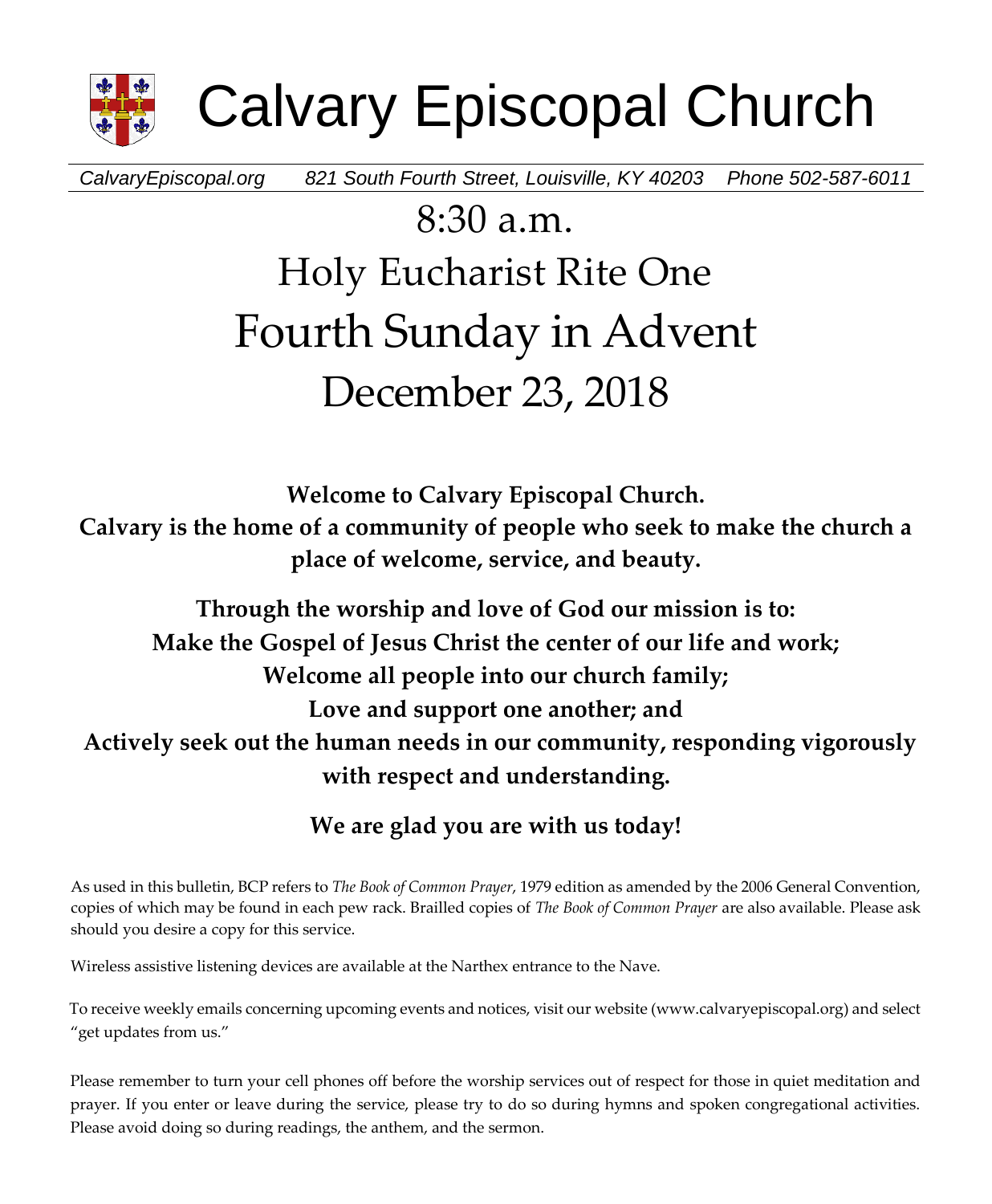**Prelude** *Ave Maris Stella* **Marcel Dupré (1886-1971) The Word of God** *BCP 323*

*All standing, the Celebrant says*

Blessed be God: Father, Son, and Holy Spirit. *People And blessed be his kingdom, now and for ever. Amen.*

*The Celebrant continues*

Almighty God, unto whom all hearts are open, all desires known, and from whom no secrets are hid: Cleanse the thoughts of our hearts by the inspiration of thy Holy Spirit, that we may perfectly love thee, and worthily magnify thy holy Name; through Christ our Lord. *Amen*.

Hear what our Lord Jesus Christ saith: Thou shalt love the Lord thy God with all thy heart, and with all thy soul, and with all thy mind. This is the first and great commandment. And the second is like unto it: Thou shalt love thy neighbor as thyself. On these two commandments hang all the Law and the Prophets.

#### **The Trisagion** *BCP 324*

| The Trisagion is said three times |                     |  |
|-----------------------------------|---------------------|--|
| Celebrant: Holy God,              |                     |  |
|                                   | Holy and Mighty,    |  |
|                                   | Holy Immortal One,  |  |
| People:                           | Have mercy upon us. |  |

#### **The Collect of the Day** *BCP 160*

| Celebrant | The Lord be with you. |
|-----------|-----------------------|
| People    | And with thy spirit.  |
| Celebrant | Let us pray.          |

We beseech thee, Almighty God, to purify our consciences by thy daily visitation, that when thy Son our Lord cometh he may find in us a mansion prepared for himself; through the same Jesus Christ our Lord, who liveth and reigneth with thee, in the unity of the Holy Spirit, one God, now and for ever. Amen.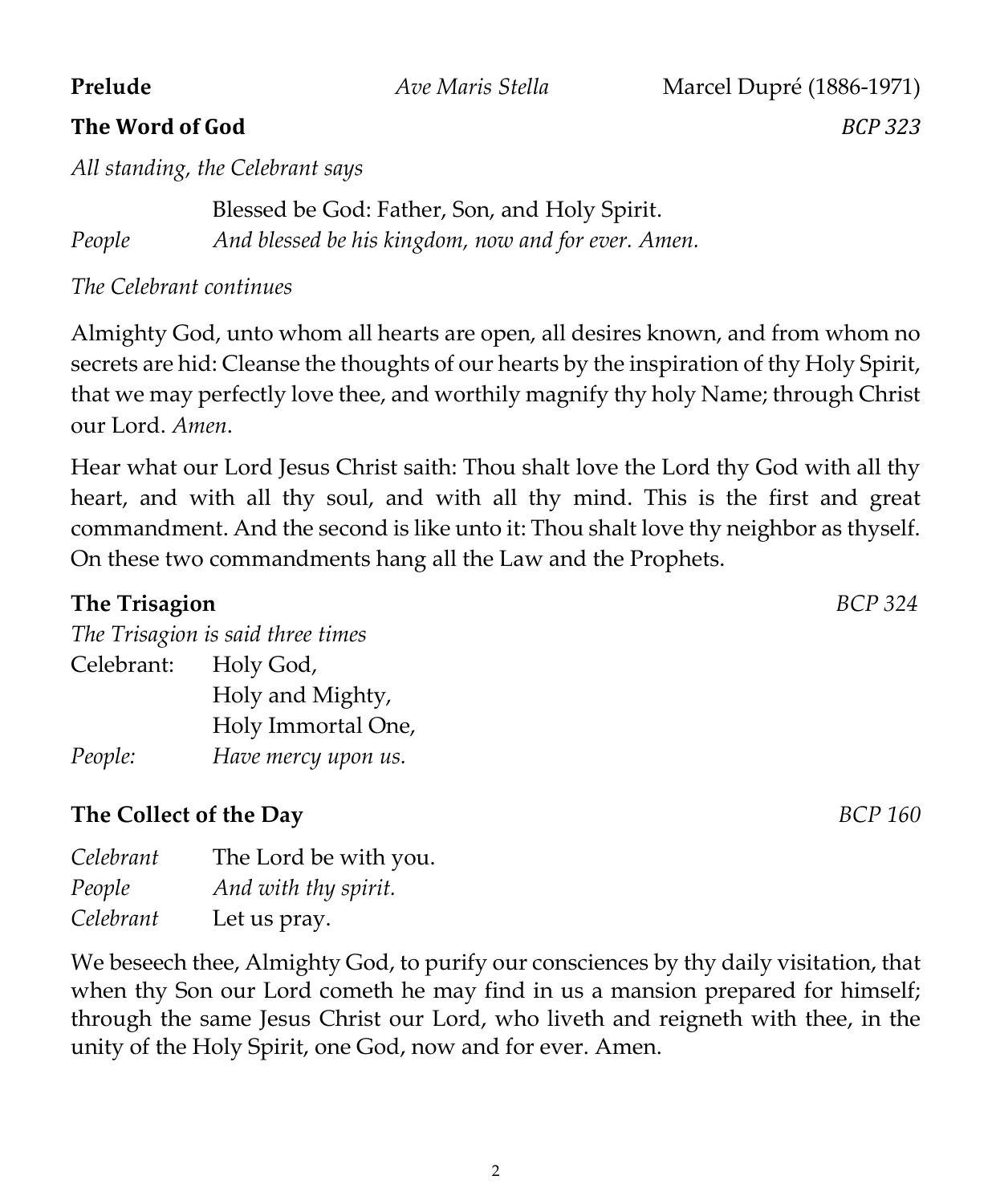#### **The First Lesson**Micah 5:2-5a

*All sit.*

A Reading from the Book of the Prophet Micah.

But you, O Bethlehem of Ephrathah, who are one of the little clans of Judah, from you shall come forth for me one who is to rule in Israel, whose origin is from of old, from ancient days. Therefore he shall give them up until the time when she who is in labor has brought forth; then the rest of his kindred shall return to the people of Israel. And he shall stand and feed his flock in the strength of the LORD, in the majesty of the name of the LORD his God. And they shall live secure, for now he shall be great to the ends of the earth; and he shall be the one of peace.

| Reader | The Word of the Lord. |
|--------|-----------------------|
| People | Thanks be to God.     |

# **Psalm 80, v. 1-7** *Qui regis Israel* BCP 702

*Please remain seated. The psalm is read in unison*.

Hear, O Shepherd of Israel, leading Joseph like a flock; \* shine forth, you that are enthroned upon the cherubim. In the presence of Ephraim, Benjamin, and Manasseh, \* stir up your strength and come to help us. Restore us, O God of hosts; \* show the light of your countenance, and we shall be saved. O Lord God of hosts, \* how long will you be angered despite the prayers of your people? You have fed them with the bread of tears; \* you have given them bowls of tears to drink. You have made us the derision of our neighbors, \* and our enemies laugh us to scorn. Restore us, O God of hosts; \* show the light of your countenance, and we shall be saved. Glory to the Father, and to the Son, and to the Holy Spirit: \* as it was in the beginning, is now, and will be for ever. Amen.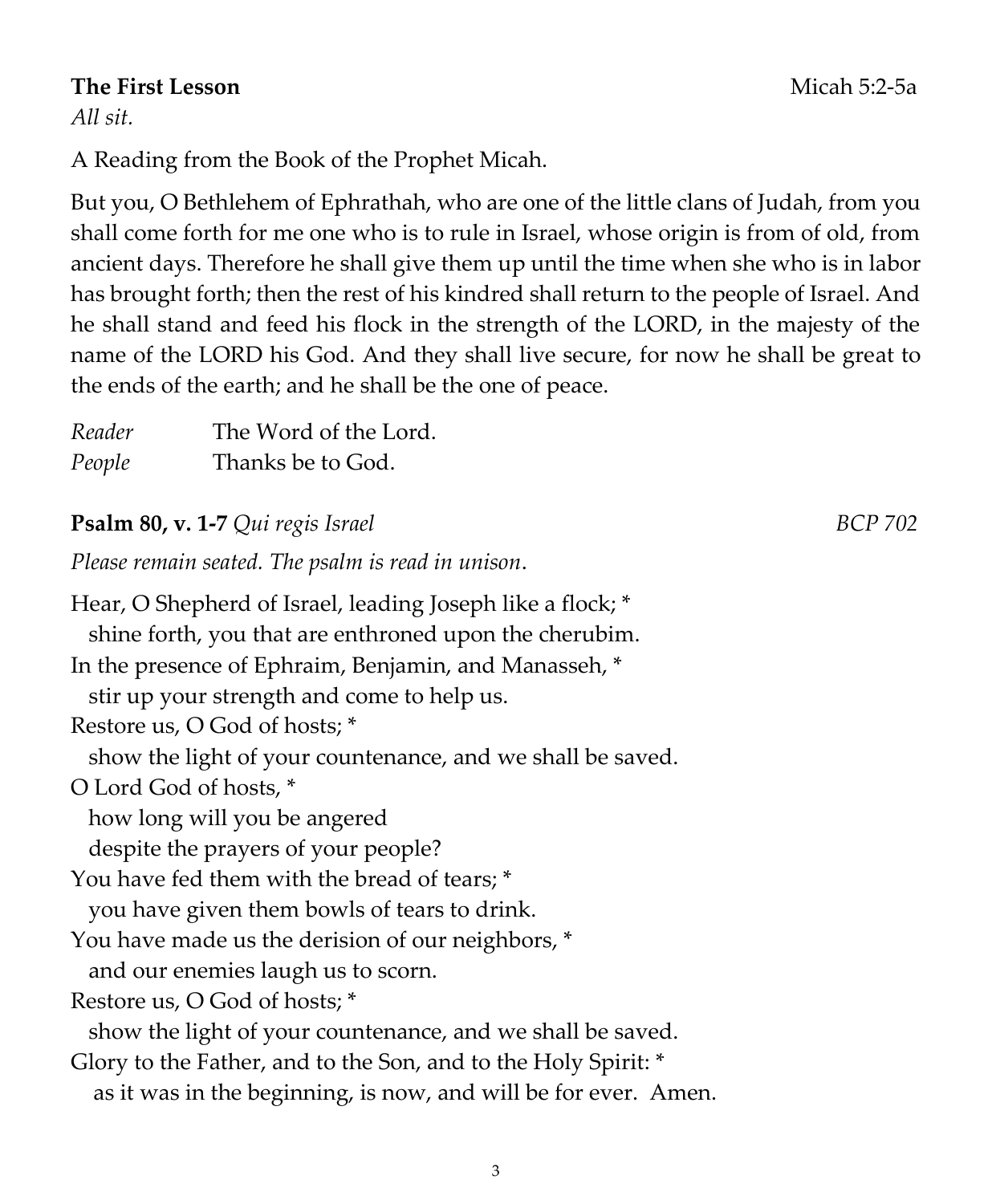A reading from the Letter of Paul to the Hebrews.

When Christ came into the world, he said, "Sacrifices and offerings you have not desired, but a body you have prepared for me; in burnt offerings and sin offerings you have taken no pleasure. Then I said, 'See, God, I have come to do your will, O God' (in the scroll of the book it is written of me)." When he said above, "You have neither desired nor taken pleasure in sacrifices and offerings and burnt offerings and sin offerings" (these are offered according to the law), then he added, "See, I have come to do your will." He abolishes the first in order to establish the second. And it is by God's will that we have been sanctified through the offering of the body of Jesus Christ once for all.

*Reader* The Word of the Lord. *People* Thanks be to God.

*Please stand.*

#### **The Holy Gospel** Luke 1:39-55

*All stand.*

*Celebrant* The Holy Gospel of our Lord Jesus Christ according to Saint Luke. *People* Glory be to thee, O Lord

In those days Mary set out and went with haste to a Judean town in the hill country, where she entered the house of Zechariah and greeted Elizabeth. When Elizabeth heard Mary's greeting, the child leaped in her womb. And Elizabeth was filled with the Holy Spirit and exclaimed with a loud cry, "Blessed are you among women, and blessed is the fruit of your womb. And why has this happened to me, that the mother of my Lord comes to me? For as soon as I heard the sound of your greeting, the child in my womb leaped for joy. And blessed is she who believed that there would be a fulfillment of what was spoken to her by the Lord." And Mary said, "My soul magnifies the Lord, and my spirit rejoices in God my Savior, for he has looked with favor on the lowliness of his servant. Surely, from now on all generations will call me blessed; for the Mighty One has done great things for me, and holy is his name. His mercy is for those who fear him from generation to generation. He has shown strength with his arm; he has scattered the proud in the thoughts of their hearts. He has brought down the powerful from their thrones, and lifted up the lowly; he has filled the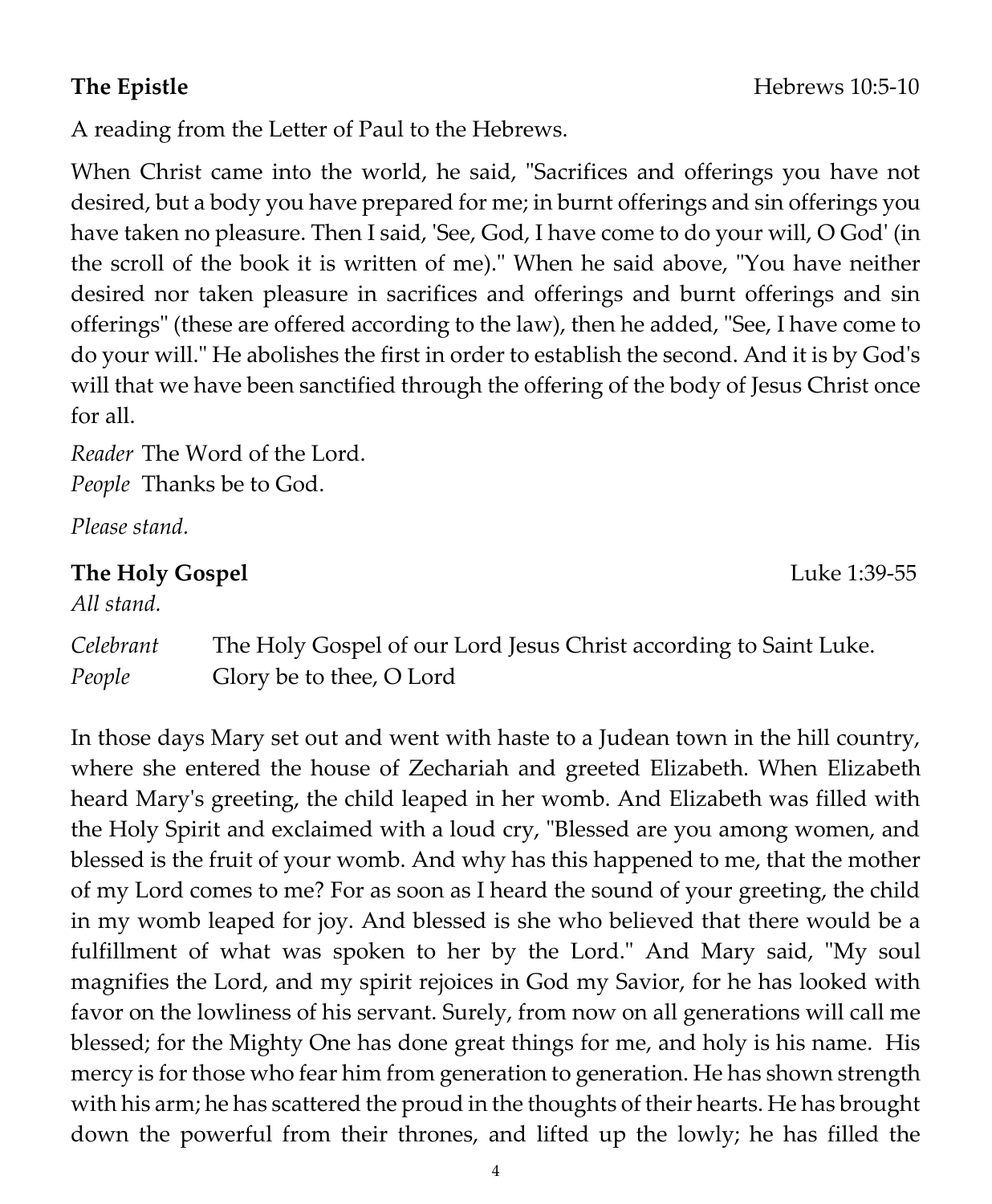hungry with good things, and sent the rich away empty. He has helped his servant Israel, in remembrance of his mercy, according to the promise he made to our ancestors, to Abraham and to his descendants forever."

*Celebrant* The Gospel of the Lord. *People* Praise be to thee, O Christ.

**The Sermon** The Rev. Dr. Lee F. Shafer

# **The Nicene Creed** *BCP 326 All stand.* We believe in one God, the Father, the Almighty, maker of heaven and earth, of all that is, seen and unseen. We believe in one Lord, Jesus Christ, the only Son of God, eternally begotten of the Father, God from God, Light from Light, true God from true God, begotten, not made, of one Being with the Father. Through him all things were made. For us and for our salvation he came down from heaven: 326 *Holy Eucharist I* by the power of the Holy Spirit he became incarnate from the Virgin Mary, and was made man. For our sake he was crucified under Pontius Pilate; he suffered death and was buried. On the third day he rose again in accordance with the Scriptures; he ascended into heaven and is seated at the right hand of the Father. He will come again in glory to judge the living and the dead,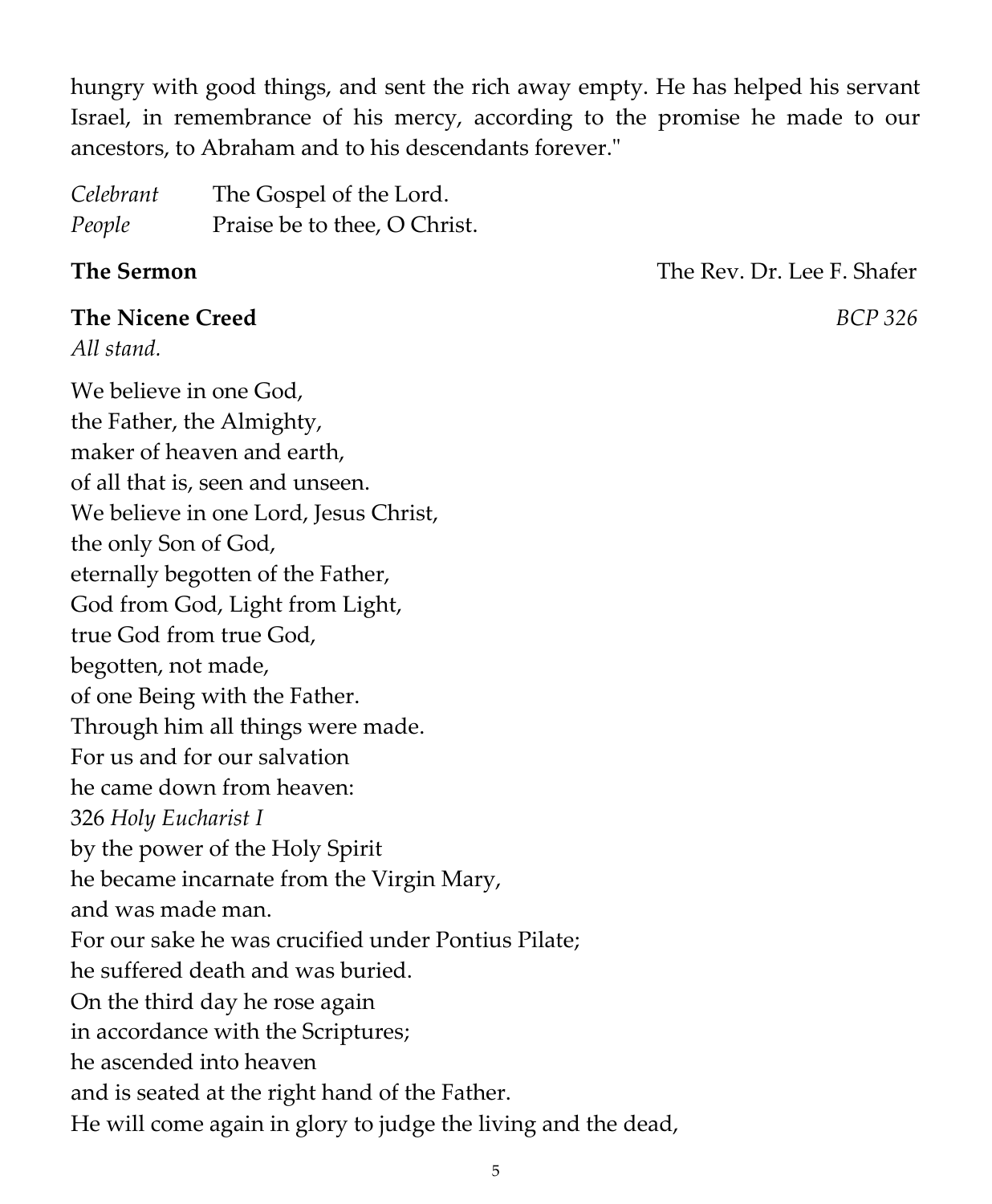and his kingdom will have no end. We believe in the Holy Spirit, the Lord, the giver of life, who proceeds from the Father and the Son. With the Father and the Son he is worshiped and glorified. He has spoken through the Prophets. We believe in one holy catholic and apostolic Church. We acknowledge one baptism for the forgiveness of sins. We look for the resurrection of the dead, and the life of the world to come. Amen.

### **The Prayers of the People** *BCP 328*

*Please kneel as able.*

*The Intercessor says:*

Let us pray for the whole state of Christ's Church and the world.

Almighty and everliving God, who in thy holy Word hast taught us to make prayers, and supplications, and to give thanks for all men: Receive these our prayers which we offer unto thy divine Majesty, beseeching thee to inspire continually the Universal Church with the spirit of truth, unity, and concord.

We pray for the Diocese of Kubwa, Nigeria, and for the Home of the Innocents, Louisville. Grant that all those who do confess thy holy Name may agree in the truth of thy holy Word, and live in unity and godly love.

Give grace, O heavenly Father, to all bishops and other ministers, especially Justin, Archbishop of Canterbury; Michael, our Presiding Bishop; Terry, our Bishop; and Lee, our Priest; that they may, both by their life and doctrine, set forth thy true and lively Word, and rightly and duly administer thy holy Sacraments.

And to all thy people give thy heavenly grace, and especially to this congregation here present; that, with meek heart and due reverence, they may hear and receive thy holy Word, truly serving thee in holiness and righteousness all the days of their life.

We beseech thee also so to rule the hearts of those who bear the authority of government in this and every land, especially Donald, our President; Matthew and Eric, our Governors; and Greg, our Mayor; that they may be led to wise decisions and right actions for the welfare and peace of the world.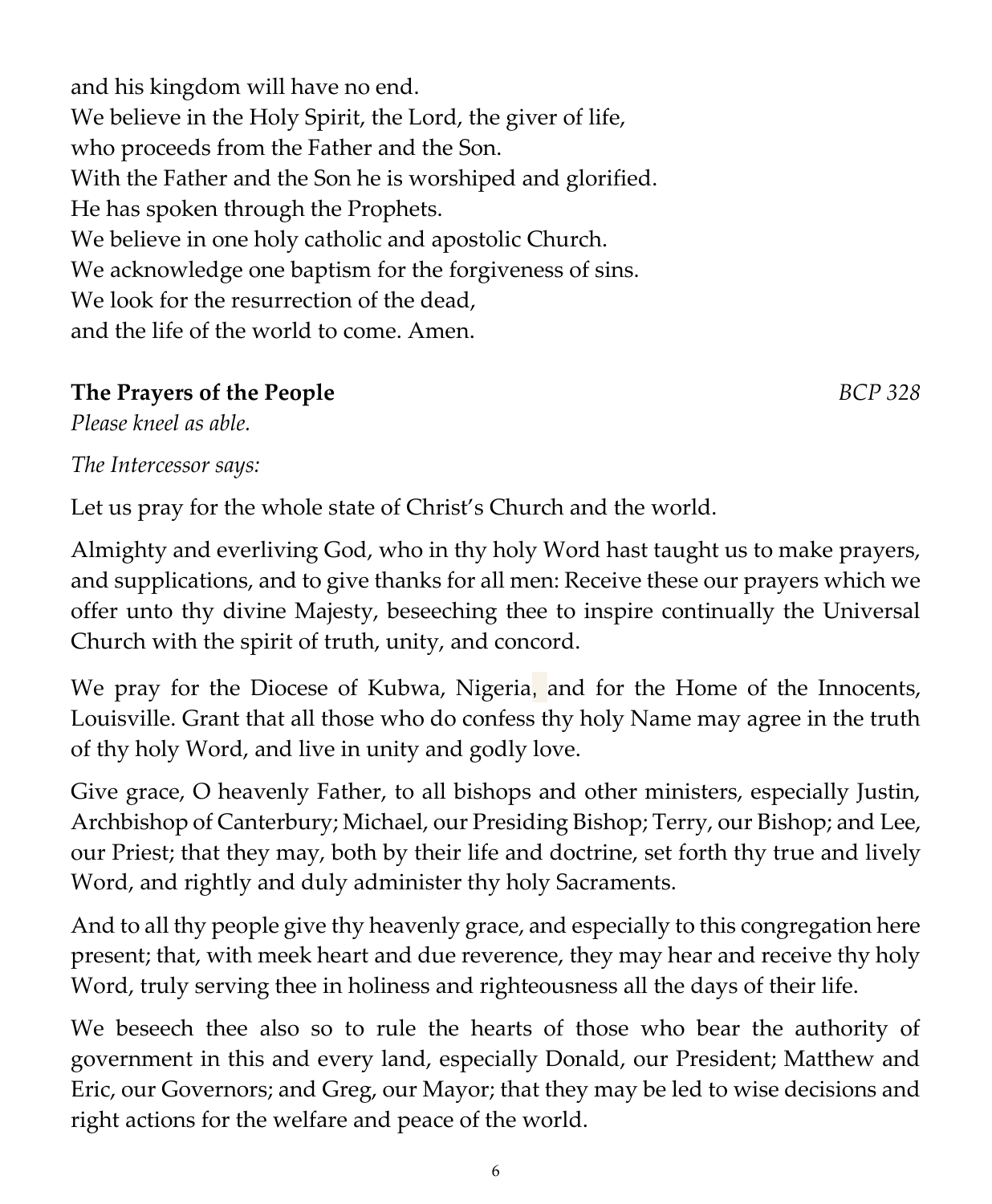We commend to thy gracious care and keeping all the men and women of our armed forces at home and abroad. Defend them day by day with thy heavenly grace; and grant them a sense of thine abiding presence wherever they may be.

Open, O Lord, the eyes of all people to behold thy gracious hand in all thy works, that, rejoicing in thy whole creation, they may honor thee with their substance, and be faithful stewards of thy bounty.

And we most humbly beseech thee, of thy goodness, O Lord, to comfort and succor all Christians who suffer persecution; our guests of the food and clothing ministry; and Spencer, Marion, Harold, Shirley, Joan, Ben, Marsha, Charlie, Anna, Sandy, Cindy, Suzannah, Debbie, Joan, Steve, Cassandra, Chris, Wayne, Patti, Bea, Ken, Georgine, Marj, Richard, Beverly, David, Marilyn, Amy, and all those who, in this transitory life, are in trouble, sorrow, need, sickness, or any other adversity.

And we also bless thy holy Name for Downey Milliken Gray, Jr., Downey Milliken Gray III, the Holy Innocents, and all thy servants departed this life in thy faith and fear, beseeching thee to grant them continual growth in thy love and service; and to grant us grace so to follow the good examples of St. Stephen, St. John, and all thy saints, that with them we may be partakers of thy heavenly kingdom.

Grant these our prayers, O Father, for Jesus Christ's sake, our only Mediator and Advocate. *Amen.*

#### *The Celebrant then says*

Let us humbly confess our sins unto Almighty God.

*Please kneel as able. Minister and People* BCP 331 Most merciful God, we confess that we have sinned against thee in thought, word, and deed, by what we have done, and by what we have left undone. We have not loved thee with our whole heart: we have not loved our neighbors as ourselves. We are truly sorry and we humbly repent. For the sake of thy Son Jesus Christ,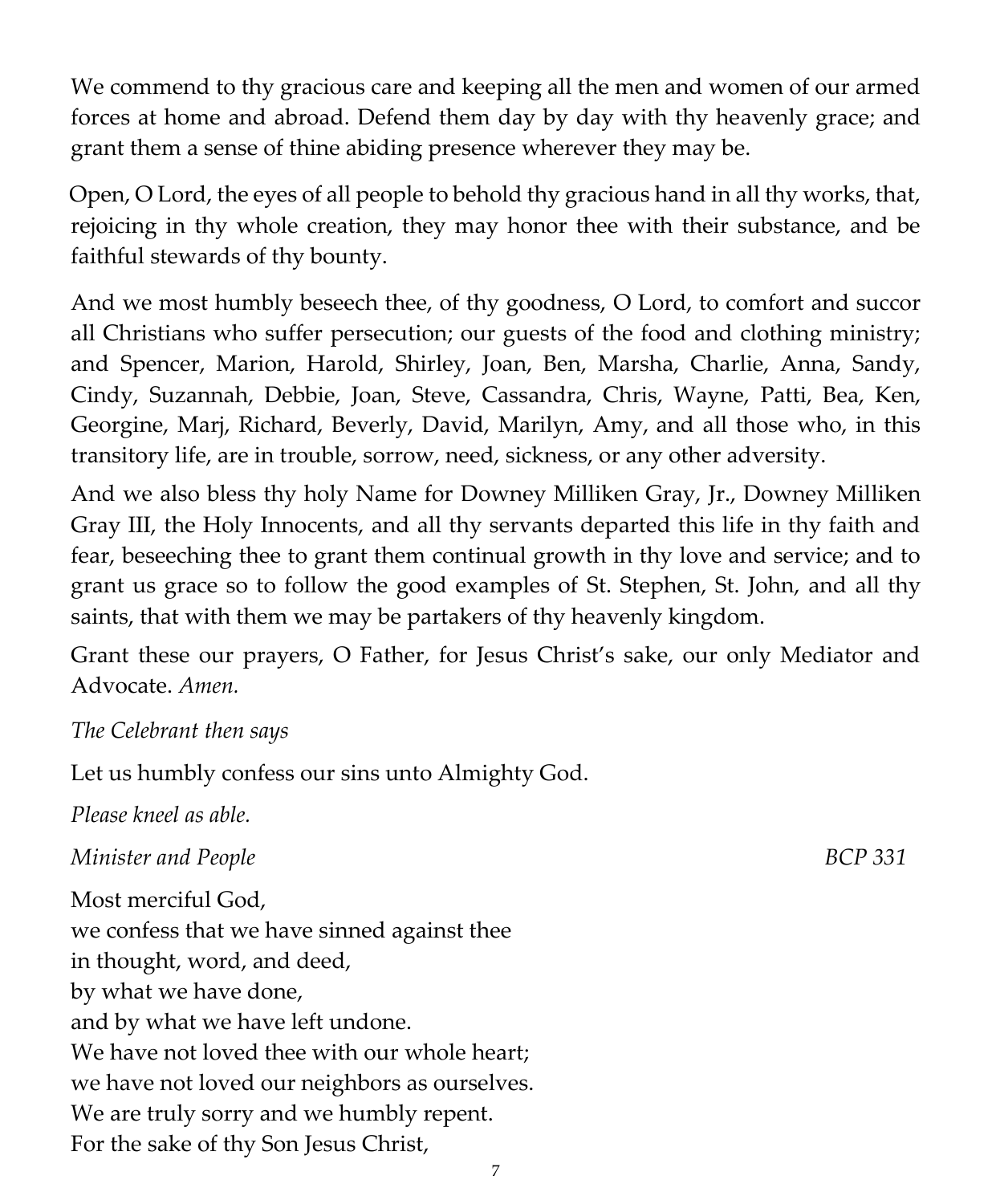have mercy on us and forgive us; that we may delight in thy will, and walk in thy ways, to the glory of thy Name. Amen.

### *The Priest stands and says*

Almighty God, our heavenly Father, who of his great mercy hath promised forgiveness of sins to all those who with hearty repentance and true faith turn unto him, have mercy upon you, pardon and deliver you from all your sins, confirm and strengthen you in all goodness, and bring you to everlasting life; through Jesus Christ our Lord. *Amen*.

*Please stand.*

#### **The Peace** *BCP 332*

| Celebrant | The peace of the Lord be always with you. |
|-----------|-------------------------------------------|
| People    | And with thy spirit.                      |

*Then the Ministers and the People may greet one another in the name of the Lord.*

*Please be seated.*

# **Greeting [and recognitions]**

*Those with birthdays, those graduating from high school or university, and those with other achievements are asked to come forward and be recognized.*

*The Celebrant then says* Let us pray*.*

### *Celebrant and Congregation together*

O God, our times are in thy hand: Look with favor, we pray, on thy servant(*s*) as *they* begin another year. Grant that *they* may grow in wisdom and grace, and strengthen *their* trust in thy goodness all the days of their life; through Jesus Christ our Lord. Amen.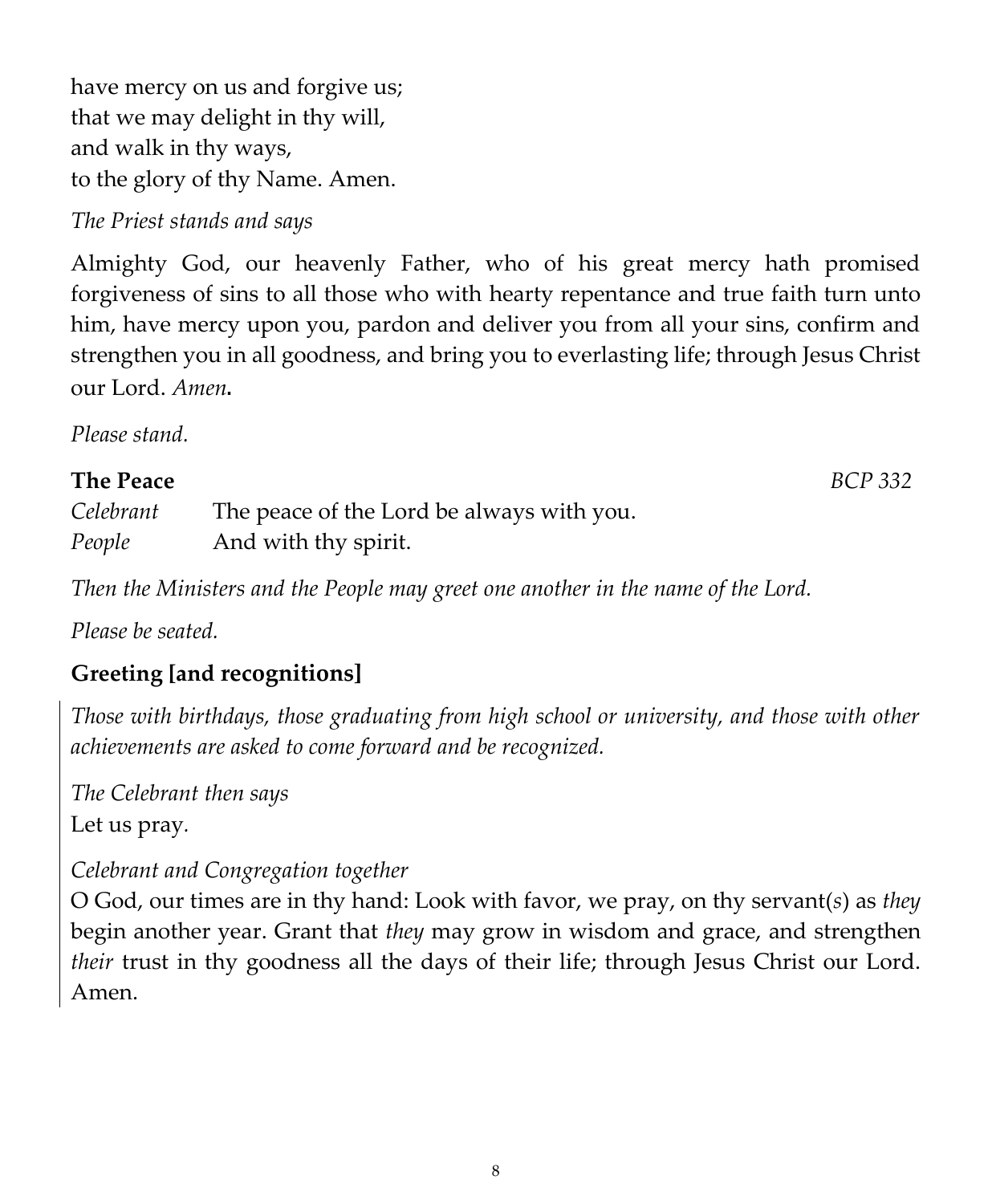## **The Holy Communion**

## **Offertory**

*The celebrant says*

Walk in love as Christ loved us and gave himself for us, an offering and sacrifice to God. *Ephesians 5:12*

*Please stand as the gifts are brought forward. As the gifts are offered the celebrant says*

All things come of thee, O Lord, *People* And of thine own have we given thee.

**The Great Thanksgiving** *Eucharistic Prayer I, BCP 333*

*The people remain standing.*

| Celebrant | The Lord be with you                  |
|-----------|---------------------------------------|
| People    | And with thy spirit.                  |
| Celebrant | Lift up your hearts.                  |
| People    | We lift them up unto the Lord.        |
| Celebrant | Let us give thanks unto our Lord God. |
| People    | It is meet and right so to do.        |

*The Celebrant proceeds*

It is very meet, right, and our bounden duty, …

Therefore with Angels and Archangels, and with all the company of heaven, we laud and magnify thy glorious Name; evermore praising thee, and saying,

# **Sanctus**

Holy, holy, holy, Lord God of Hosts: Heaven and earth are full of thy glory. Glory be to thee, O Lord Most High. Blessed is he that cometh in the name of the Lord. Hosanna in the highest.

*The people kneel as able. The Celebrant continues* **BCP** 334

All glory be to thee, Almighty God, …

By whom, and with whom, in the unity of the Holy Ghost, all honor and glory be unto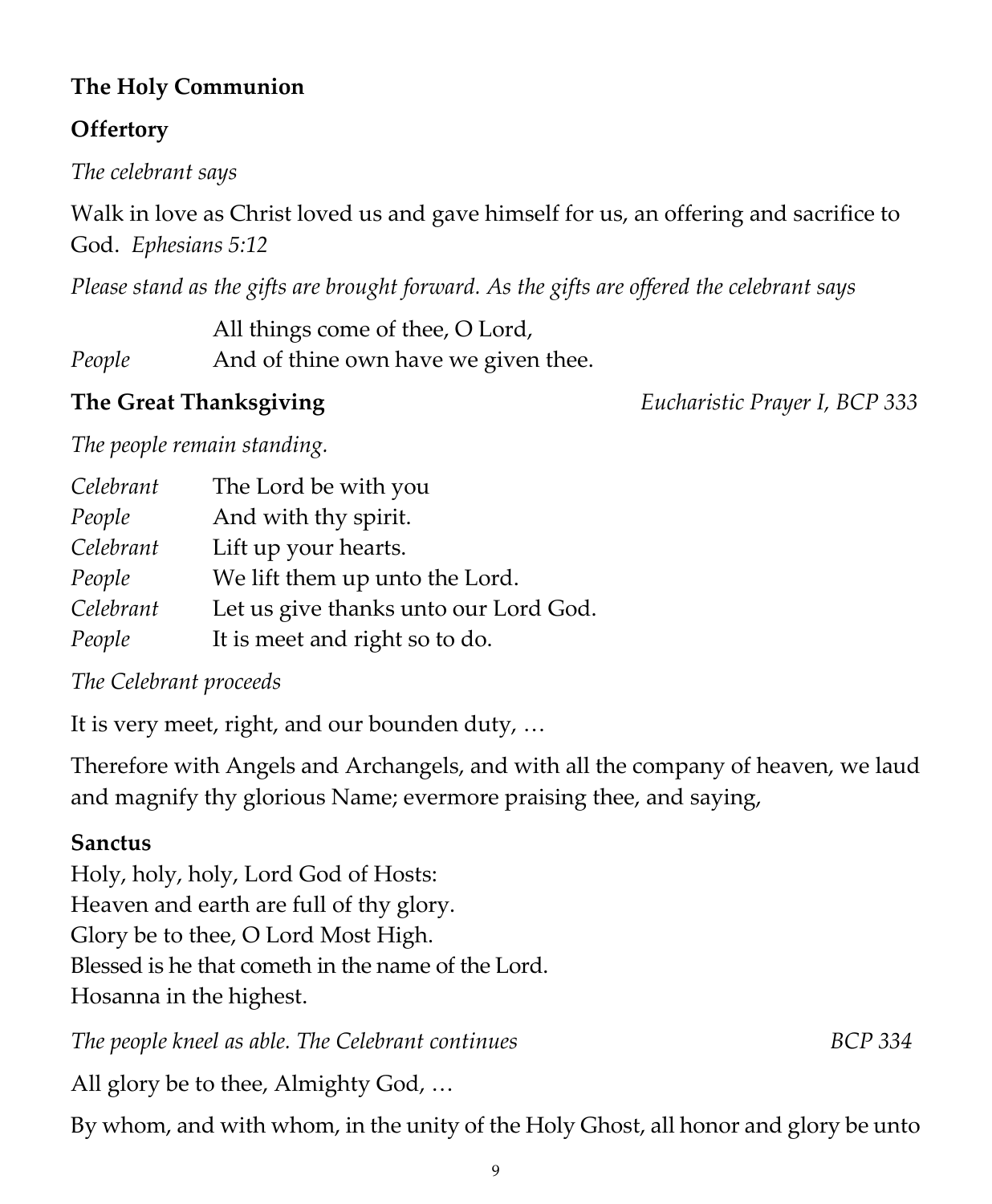thee, O Father Almighty, world without end. *AMEN*.

*The Celebrant then continues BCP 336*

And now, as our Savior Christ hath taught us, we are bold to say,

#### *People and Celebrant*

Our Father, who art in heaven, hallowed be thy Name, thy kingdom come, thy will be done, on earth as it is in heaven. Give us this day our daily bread. And forgive us our trespasses, as we forgive those who trespass against us. And lead us not into temptation, but deliver us from evil. For thine is the kingdom, and the power, and the glory, for ever and ever. Amen.

#### **The Breaking of the Bread** *BCP 337*

*A period of silence is kept.* 

*Celebrant* Alleluia. Christ our Passover is sacrificed for us; *People* Therefore let us keep the feast. Alleluia.

#### **Invitation to Communion** *BCP 338*

*The Celebrant says*

The Gifts of God for the People of God.

### **Communion of the People**

*All are welcome to receive Holy Communion. Please tell the clergy if you need gluten-free bread. If you come to the communion rail for a blessing instead, please cross your arms on your chest. If you are interested in being baptized, please contact the Rector of the parish.*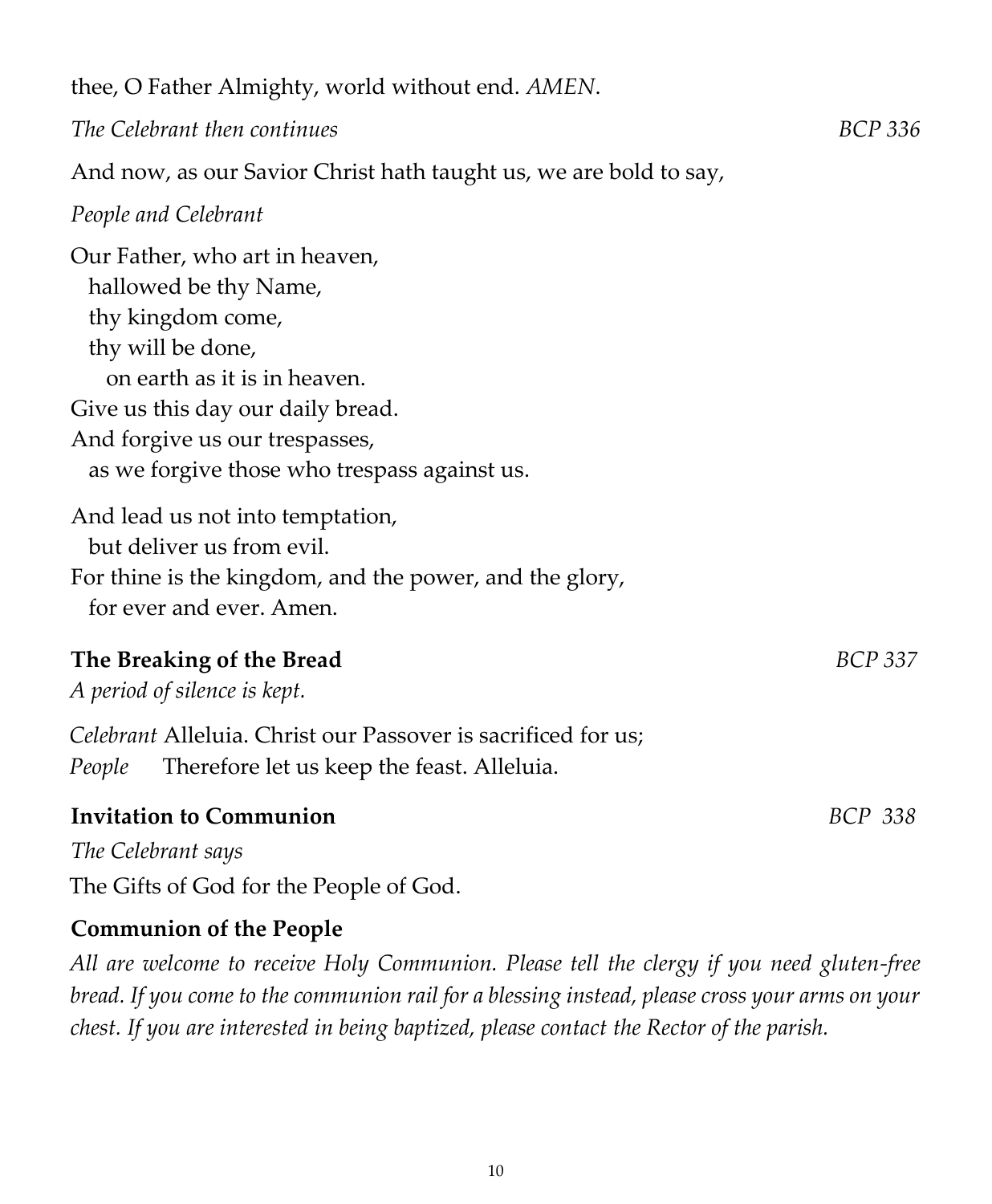*After Communion, the Celebrant says BCP 339*

#### Let us pray.

*The People kneel and join in saying this prayer.*

Almighty and everliving God, we most heartily thank thee for that thou dost feed us, in these holy mysteries, with the spiritual food of the most precious Body and Blood of thy Son our Savior Jesus Christ; and dost assure us thereby of thy favor and goodness towards us; and that we are very members incorporate in the mystical body of thy Son, the blessed company of all faithful people; and are also heirs, through hope, of thy everlasting kingdom. And we humbly beseech thee, O heavenly Father, so to assist us with thy grace, that we may continue in that holy fellowship, and do all such good works as thou hast prepared for us to walk in; through Jesus Christ our Lord, to whom, with thee and the Holy Ghost, be all honor and glory, world without end. *Amen*.

#### **The Blessing** *BCP 339*

*The celebrant blesses the people.*

#### **The Dismissal**

| Please stand        |                                                                                     |                         |
|---------------------|-------------------------------------------------------------------------------------|-------------------------|
| Celebrant<br>People | Alleluia, alleluia. Let us bless the Lord.<br>Thanks be to God. Alleluia, alleluia. |                         |
| Postlude            | Toccata on 'Veni Emmanuel'                                                          | Andrew Carter (b. 1939) |